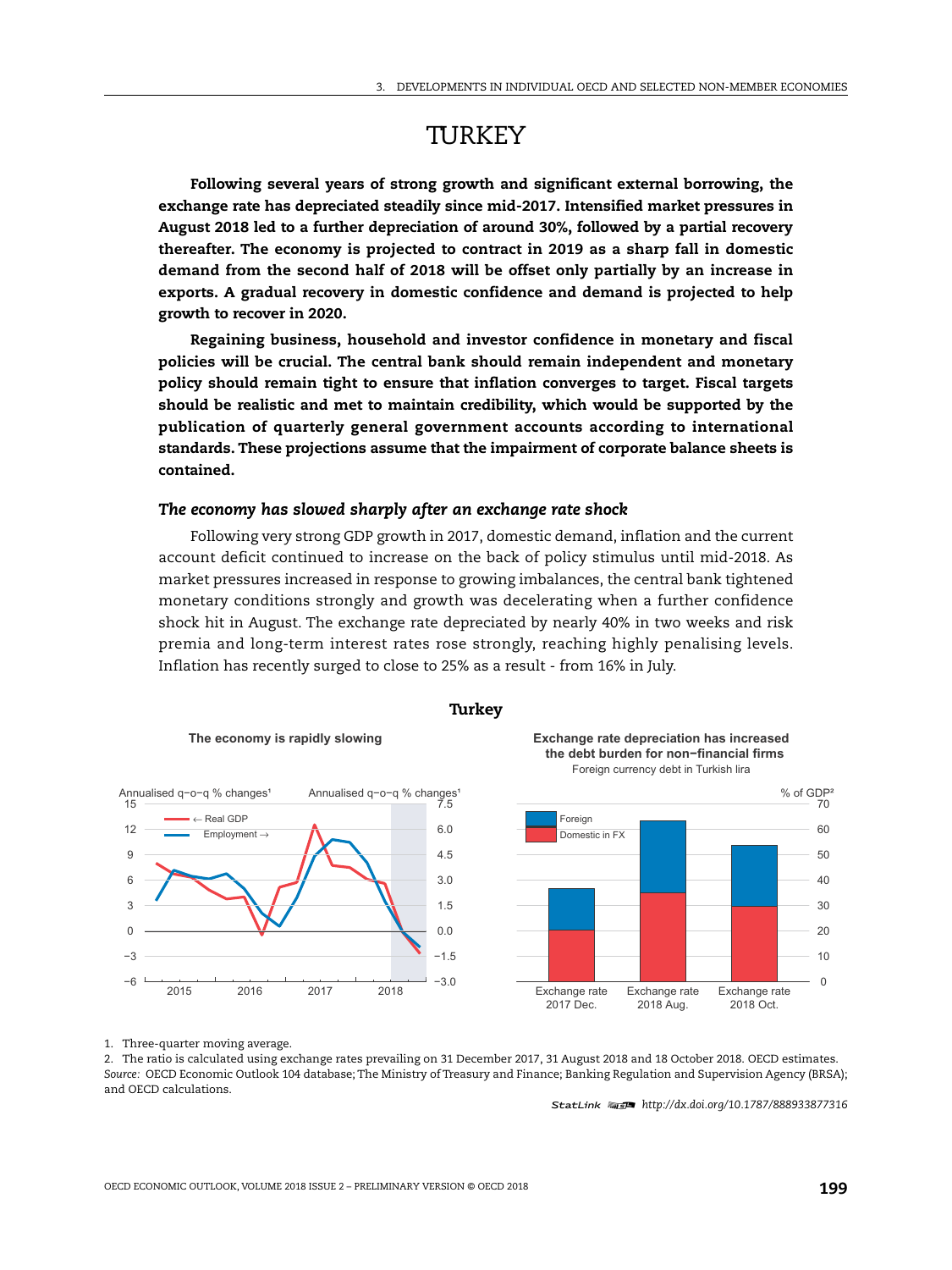|                                       | 2015                                        | 2016                                           | 2017   | 2018   | 2019   | 2020   |
|---------------------------------------|---------------------------------------------|------------------------------------------------|--------|--------|--------|--------|
|                                       | <b>Current prices</b><br><b>TRY billion</b> | Percentage changes, volume<br>$(2009)$ prices) |        |        |        |        |
| <b>GDP</b> at market prices           | 2 3 3 8 . 6                                 | 3.2                                            | 7.4    | 3.3    | $-0.4$ | 2.7    |
| Private consumption                   | 1411.8                                      | 3.7                                            | 6.0    | 3.6    | $-4.1$ | 2.3    |
| Government consumption                | 324.6                                       | 9.8                                            | 4.7    | 8.0    | 2.0    | 2.2    |
| Gross fixed capital formation         | 694.8                                       | 2.2                                            | 7.8    | 1.0    | $-5.6$ | 3.7    |
| Final domestic demand                 | 2 4 3 1 . 1                                 | 4.1                                            | 6.4    | 3.4    | $-3.7$ | 2.7    |
| Stockbuilding <sup>1</sup>            | $-31.5$                                     | 0.0                                            | $-0.8$ | $-2.0$ | 0.0    | 0.0    |
| Total domestic demand                 | 2 3 9 9.6                                   | 4.2                                            | 5.7    | 1.4    | $-3.6$ | 2.7    |
| Exports of goods and services         | 546.0                                       | $-1.9$                                         | 11.9   | 8.3    | 10.3   | 5.1    |
| Imports of goods and services         | 607.0                                       | 3.8                                            | 10.2   | $-1.8$ | $-2.3$ | 5.0    |
| Net exports <sup>1</sup>              | $-61.0$                                     | $-1.4$                                         | 0.1    | 2.6    | 3.5    | 0.0    |
| Memorandum items                      |                                             |                                                |        |        |        |        |
| <b>GDP</b> deflator                   |                                             | 8.1                                            | 10.9   | 16.1   | 14.2   | 10.3   |
| Consumer price index                  |                                             | 7.8                                            | 11.1   | 16.8   | 19.5   | 10.7   |
| Core inflation index $2$              |                                             | 8.5                                            | 10.1   | 16.9   | 19.7   | 10.7   |
| Unemployment rate (% of labour force) |                                             | 10.9                                           | 10.9   | 10.8   | 12.7   | 12.8   |
| Current account balance (% of GDP)    |                                             | $-3.8$                                         | $-5.6$ | $-5.3$ | $-2.9$ | $-3.1$ |

#### Turkey: **Demand, output and prices**

1. Contributions to changes in real GDP, actual amount in the first column.

2. Consumer price index excluding food and energy.

Source: OECD Economic Outlook 104 database.

1 2 *http://dx.doi.org/10.1787/888933878228*

Business and household confidence has fallen and, according to high-frequency indicators, private consumption and investment are contracting in the second half of 2018. Exports, in contrast, have accelerated in both manufacturing and tourism on the back of price competitiveness gains. Imports have decelerated and net export growth has turned positive, helping to reduce the large current account deficit.

Employment appears to have peaked in the summer and the unemployment rate has reached 11%, with the youth unemployment rate at 19%. Labour market conditions are expected to deteriorate further, notably in the construction sector, which employs a large share of low-skilled workers. The presence of around 4 million refugees adds to social inclusion challenges.

## *Managing the adjustment will be challenging and restoring confidence is key*

Policymakers responded to financial market pressures by releasing some foreign exchange liquidity by cutting banks' reserve requirements and limiting their engagement in cross-currency swaps. The central bank raised its benchmark policy rate substantially in September to 24%, which will help to support the exchange rate and the required economic adjustment. A "New Economic Programme" aims at fostering exports and increasing domestic saving through fiscal consolidation. The headline fiscal deficit is projected to fall from 2.4% of GDP in 2018 to 1.6% in 2019, mainly through cuts in public investment. A "Comprehensive Plan Against Inflation" was announced in October, based on administrative price freezes and voluntary private sector price cuts in targeted items of the consumer basket over two months, subsequently accompanied by temporary VAT cuts on